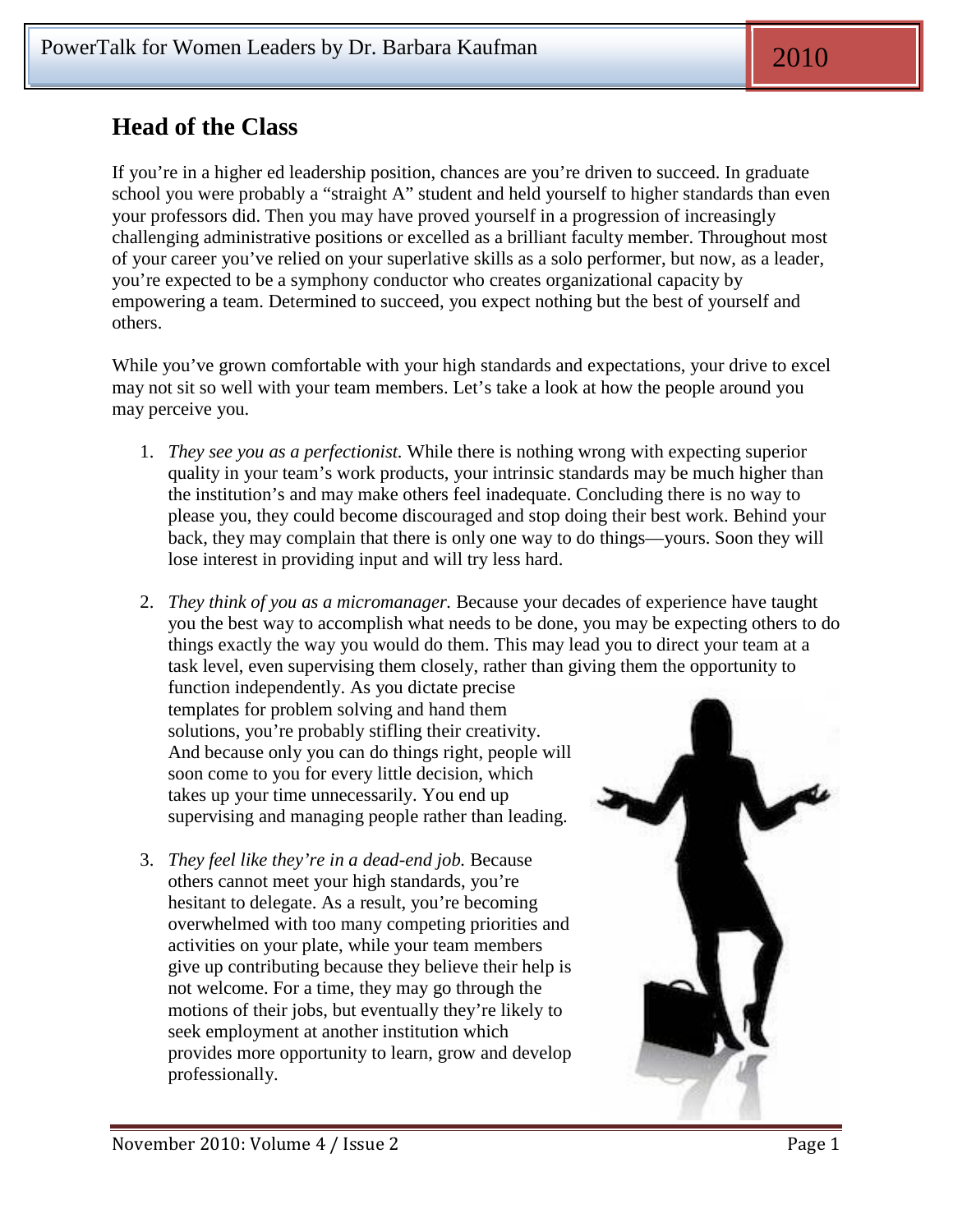- 4. *They think of you as an interloper.* If you're suffering from "head of the class" syndrome, you're also likely to have performance anxiety. Believing you need to prove yourself in every situation, you may feel compelled to be the first one to speak up in meetings and the first to tackle any problem. In the process, you may be taking on challenges that are really in someone else's domain, just because you feel you know what to do. The people who should take charge of solving the problem will then feel that you're stepping on their toes, if not trying to take over. They may misunderstand your drive to succeed as aggression.
- 5. *They might even be intimidated by you.* If your high standards lead you to openly or implicitly criticize your team members' work, they will become so resentful or fearful of making mistakes that they will stop contributing. The result may be a precipitous decline in productivity, turnover and a downward spiral.

## **It Takes an Orchestra to Play a Symphony**

One of the definitions of a leader is someone who accomplishes things through others. You cannot do that unless you have productive and trusting relationships with your team members. They need to feel comfortable around you, so they can support you effectively and creatively. So what can you do to provide some breathing room for others without sacrificing high standards and quality?

- 1. *Take a hard look at what drives you.* Assess if there might be behaviors you need to unlearn. Are you driven by old fears of failure? Are you still competing with your colleague who got promoted? Still subconsciously trying to impress a difficult professor from your college days? Relax. You've already made it to the top, so there is no longer any need to prove yourself as head of the class. Excessive multitasking, inability to delegate, doubt in others' capability, performance anxiety—if you see these traits in yourself, practice letting go.
- 2. *Accept that there are no perfect leaders.* You don't need to be the most brilliant person in every meeting and you don't need to demonstrate that you can instantly solve each and every problem. Let others talk. Draw out their opinions and points of view. Practice asking "stupid questions" or saying "I don't know." Seek and take advice. Doing so is not a sign of weakness, but of healthy and effective leadership. Again, remember that as a leader you're accomplishing things through others, so rely on them to bring you answers and suggestions on which to base your decisions.
- 3. *Delegate and let go.* Realize that not every project demands A+ work. Review your list of tasks and delegate those which can be performed at a B or C level. Hand them over without micromanaging or supervising. Just tell your team members to let you know if they have questions or run into problems, and then set a deadline for submission of the first effort. Getting some of these activities off your plate will free up an incredible amount of white space on your calendar, which you can use to strategize, plan, lead and build relationships. At the same time, it will give others an opportunity to experiment, learn and grow. If mistakes are made, don't despair or get angry. Acknowledge the